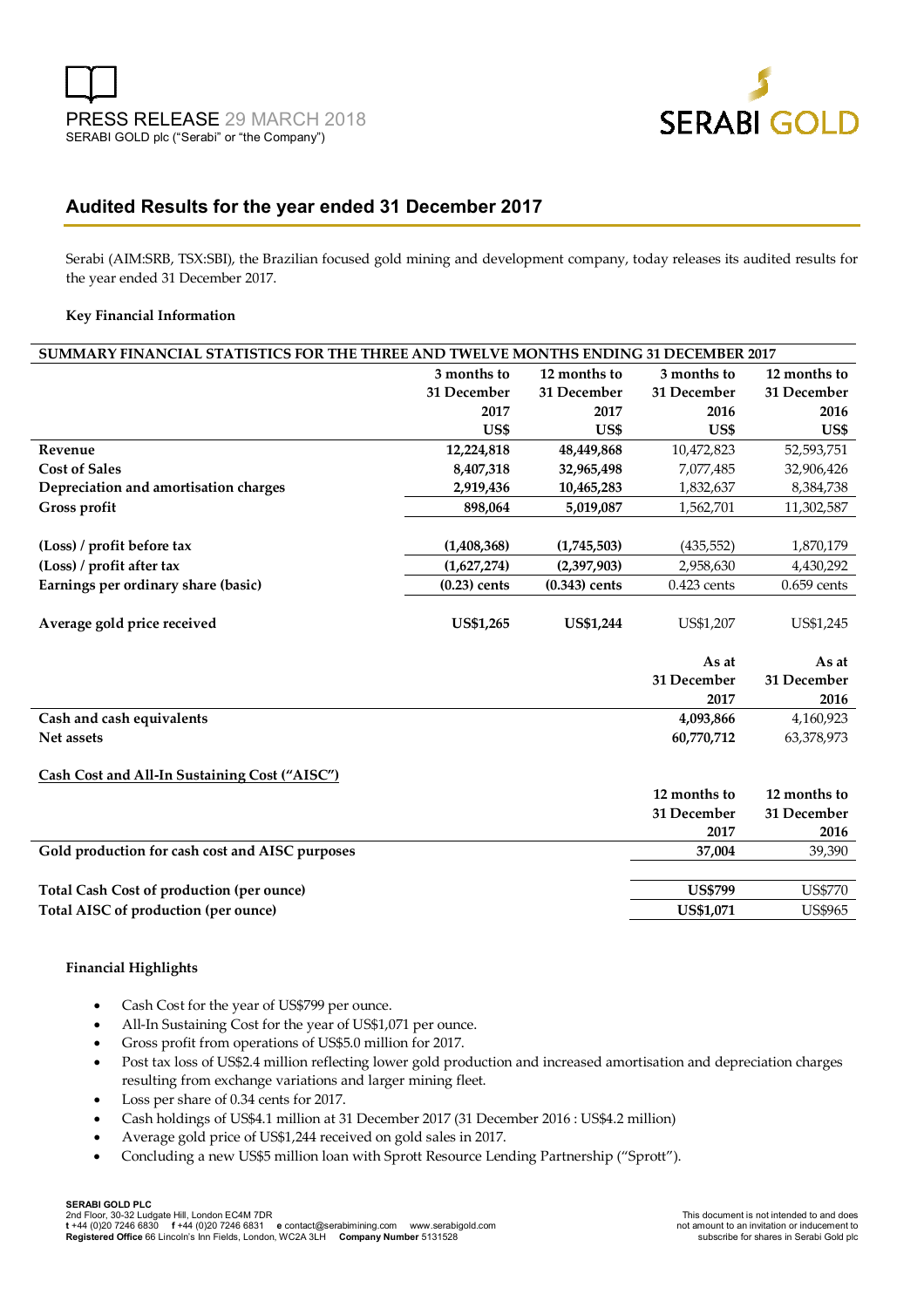



#### **2018 Guidance**

 Management does not anticipate a major shift in mine performance and therefore hard rock gold production, in 2018 compared with 2017. However, with the ability to process increased levels of stockpiled flotation tails in 2018, management expects that gold production for 2018 will exceed that of 2017 and be up to 40,000 ounces

### **Post year End Highlights**

- Additional US\$3 million loan with Sprott to take total loan to US\$8 million
- Announcement of equity financing raising US\$15 million through an investment by Greenstone Resources, a new long-term supportive shareholder.

#### **Operational Highlights**

- The acquisition of Chapleau Resources Ltd and its wholly owned 376,000 ounce Coringa gold deposit.
- Total gold production for 2017 of 37,004 ounces.
- Commencement of an initial 8,000 metre surface drill programme at Palito in December 2017.
- Completion of new estimation of Mineral Reserves and Resources for the Palito Mining Complex. Total Mineral Reserves estimated at 181,000 with total Mineral Resources of 538,000 ounces.
- Mine production totalling 168,876 tonnes at 8.92 grammes per tonne ("g/t") of gold.
- 172,565 tonnes processed through the plant for the combined mining operations, with an average grade of 7.11  $g/t$  of gold.
- 9,864 metres of horizontal mine development completed in the year.
- Successful test work to evaluate the benefits or ore-sorting to improve process plant efficiency.
- Palito development and production continues to focus on the four main sectors of Senna, Pipocas, G3 and Mogno, whilst in the Sao Chico orebody, the main ramp has now reached level 10mRL, approximately 245 vertical metres below surface.

#### **Mike Hodgson, CEO of Serabi commented,**

I am very pleased to report another solid year for Serabi and with the future growth that the Company now anticipates over the coming years from the development of the Coringa gold project and resource growth and resultant production from the Palito Mining Complex the outlook is very exciting.

Small producers like Serabi, need to exercise strong control over their cost base and maximise the efficiencies of their assets to protect themselves from the economic factors that are beyond their control. To this end it is pleasing to see that production costs have slightly reduced year-on-year by 2.7% more than offsetting the effects of inflation and exchange rate movements. We continue to look at ways to improve efficiency and make our assets work harder and better, looking to improve gold production whilst keeping costs at least static.

Gold production in 2017 was down compared with the preceding year with a consequential impact on revenue and gross profit. However, the equipment commissioning issue that gave rise to a slight fall in production in the second quarter of 2017 is now well behind us, we have delivered two subsequent quarters of solid gold production and we expect gold production for 2018 to return to around or even slightly above that of 2016. I hope that the favourable gold price and exchange rate that we have enjoyed during the first quarter of 2018, can continue and we will be able to enjoy a successful year.

The benefit of the reduced levels of debt that the Company held during 2017 are reflected in a significantly lower level of finance costs and whilst administration expenses rose year on year, these do reflect one off costs associated with the work undertaken on the acquisition of Chapleau Resources at the end of the year as well as the NI 43-101 technical report including the new resource and reserve estimation that was released in December 2017.

Following the end of the year we have taken steps to improve the financial strength of the Company. The US\$15 million share subscription by Greenstone Resources, a private equity fund dedicated to supporting mining operations, announced in March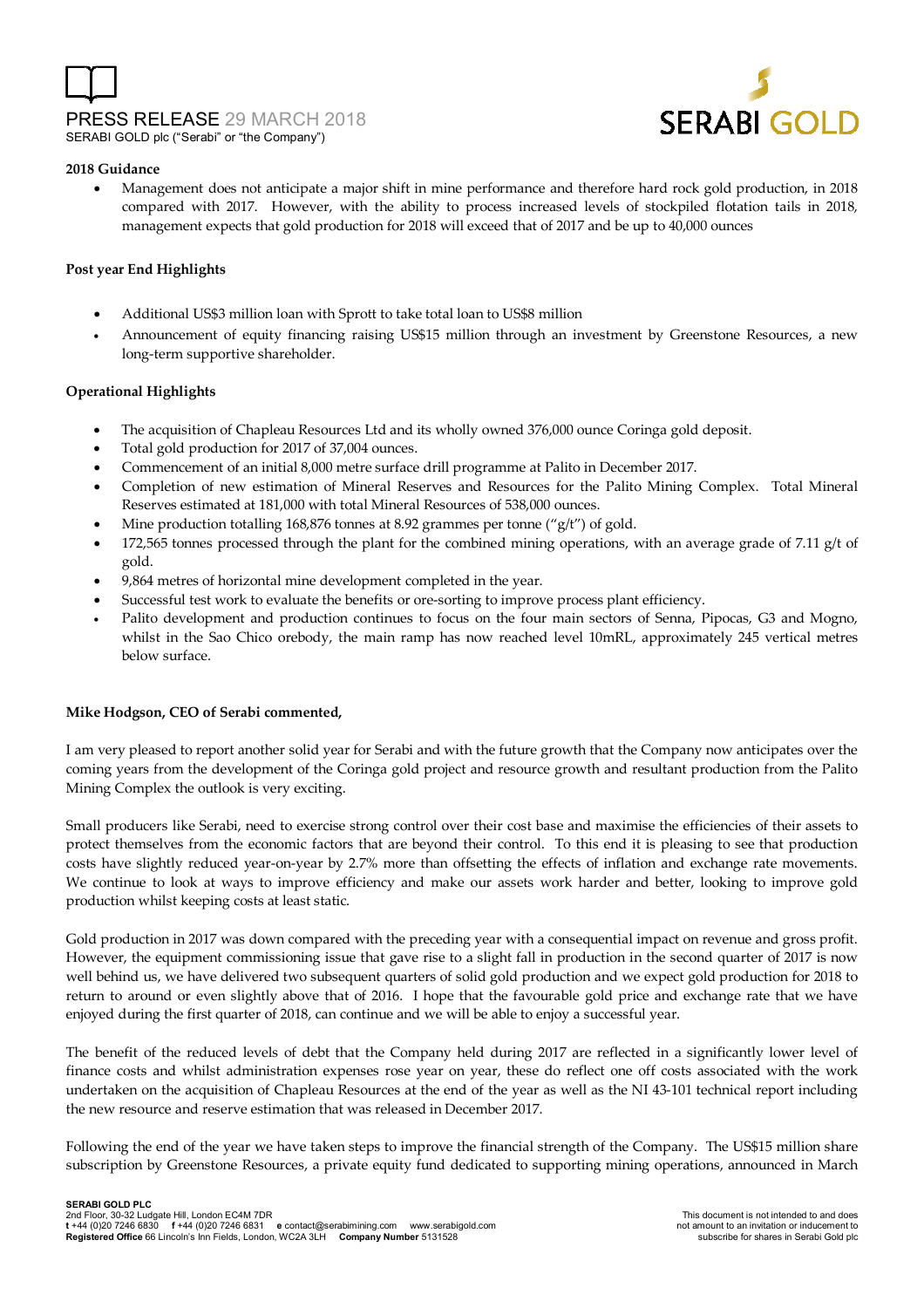# PRESS RELEASE 29 MARCH 2018 SERABI GOLD plc ("Serabi" or "the Company")



2018, provides the Company with the necessary capital to advance its ambition to become a 100,000 ounce producer in the relatively near term. This growth through a combination of a successful development of the Coringa project and internal growth at Palito and Sao Chico which can generate further new production can be significantly advanced with this new injection of capital, supplemented by the cash flow that we can generate from our existing operations.

### **Chairman's Statement**

**Serabi's core business is high grade gold production, and I am pleased to say that 2017 was another solid year from an operational perspective. Whilst production was marginally lower than 2016, a total of over 37,000 ounces in 2017 was more than satisfying. With both the Palito and Sao Chico orebodies in production at planned levels, and some gold production upside as we step up the treatment of gold bearing flotation tails generated during the first year of production in 2014, we expect 2018 to be slightly better and return approximately 40,000 ounces of gold production. Another highlight of the year was, of course, our acquisition of the neighbouring Coringa gold project. Coringa has always been an obvious acquisition for us. It is very much a Palito look-a-like requiring the same approach, project development, mining and processing we employ at Palito, so Serabi's management and team is well placed to bring this project into production in the next 24 months. We have also commenced a surface drill programme that is focussing on evaluation of the existing discoveries in and around both the Palito and Sao Chico orebodies. Therefore, through the combination of organic growth and the development of Coringa, we very much hope we will be increasing our current gold production levels of 40,000 ounces per annum and see a significant step change in the Group's evolution.** 

With the announcement at the end of March of a subscription for new shares by Greenstone Resources II LP, raising US\$15 million, Serabi is also now well-funded and able to progress its plans. Greenstone is a well respected, specialist private equity mining fund and I am delighted to welcome them as a long-term strategic investor in the Company and look forward to working closely with them to unlock the full potential of Serabi's gold projects and pursue other growth opportunities.

Over the past three years there has been very stable production from the Palito complex, and whilst we feel the potential from both orebodies far exceeds current production levels, the Group has remained focused on maximising cash generation and building up the working capital of the business. This allowed us to act quickly, when the opportunity unexpectedly arose, to acquire the Coringa deposit in December 2017 and the Group was able to meet the first instalment payment without needing to secure additional funding at that time. Nevertheless, it is not lost on the Board that fortunes of small producers like Serabi are very closely linked to the gold price and also, in our case, the Brazilian Real/ US Dollar exchange rate. Ultimately, more production with stronger margins bring the improved economies associated with scale, and this is the logic behind the acquisition of Coringa. It reinforces the Group as very much a Brazilian focused producer and developer, and the synergies are clear, with an established experienced management and operational team in Brazil, we believe the Group is well placed to repeat the successful 2013/14 development and commissioning of Palito, at Coringa.

2017 saw some improvements in metal prices and general confidence in the sector, and in Brazil, we enjoyed exchange rates working in our favour a little more, particularly towards the end of the year. Brazil remains something of an enigma for investors, with juniors struggling to deliver, and for a country with such resource wealth, the country has been strangely light on attracting exploration investment from both junior and major mining companies. This, we feel, gives us great competitive advantage. With many years of operational experience, we are well placed to take advantage of others that find the going more challenging. We have built sound relationships with the various governing agencies and stakeholders, giving us further advantage. However, things seem to be changing for the better, as we have seen a number of companies increasing their involvement in the country over the past 12 months, some with considerable rumoured success. This renewed appetite is resulting in larger mining groups, looking to the junior sector for joint venture opportunities on projects to support their own growth. This cycle has always been the engine that drives the mining sector. It brings renewed investor interest and support for the sector to boost growth and new developments. We are seeing renewed interest from larger mining groups in the land holdings of the smaller companies in the country and keen to look at ways to work together that could accelerate evaluation of some of our tenements This can only bode well for the region and country as a whole.

Nevertheless the Serabi Board will continues to be prudent in its own strategy for growth as we seek to maximise the value that we can achieve from each dollar invested. We remain a small producer for now and will insist that management continues to follow its proven formula and systematic approach to exploration activity. We feel we have excellent potential in our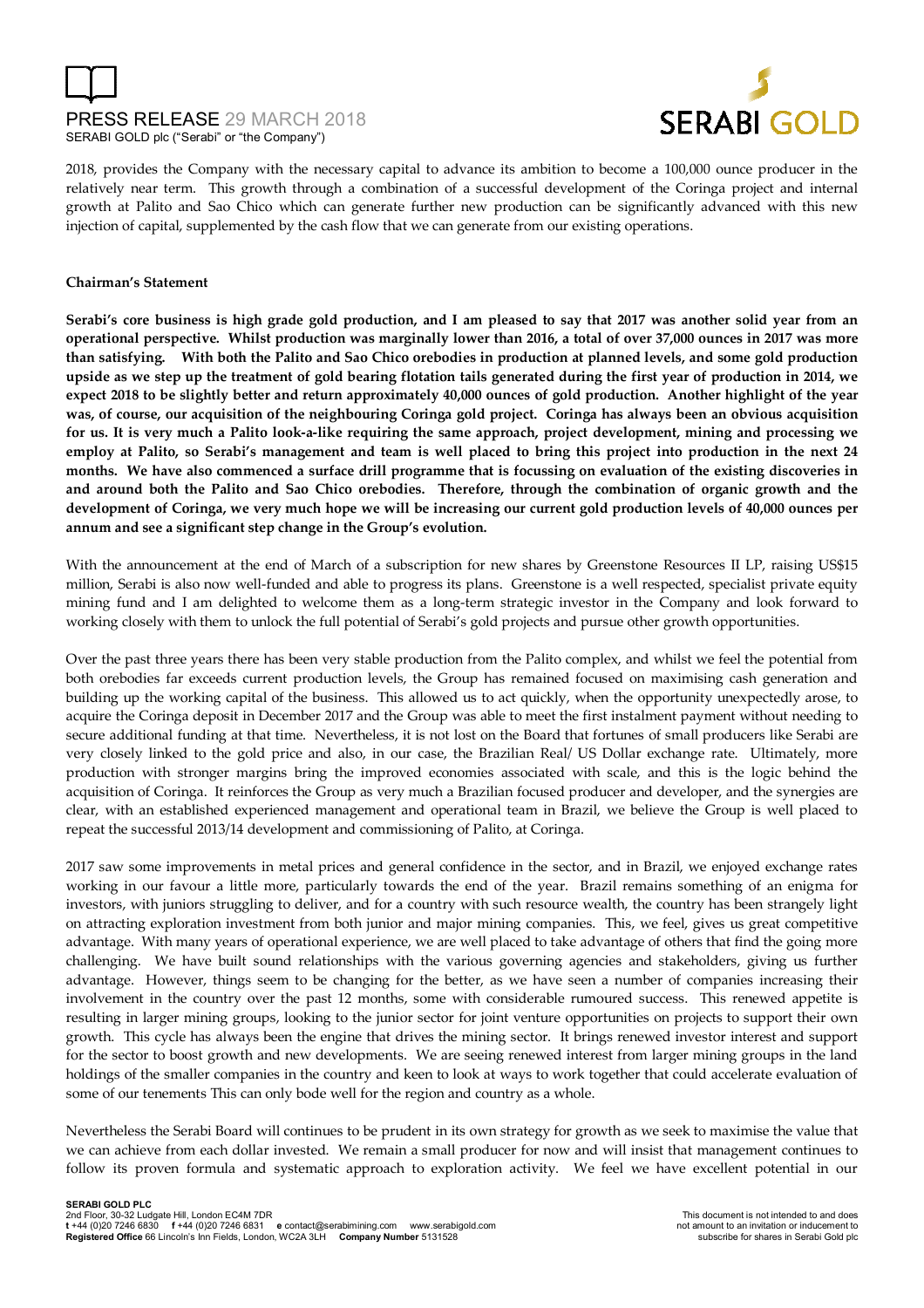



tenements, at Palito, Sao Chico and Coringa, so anything outside these areas has to be substantially better to be included in our growth strategy. Growth will always need to be balanced with the concurrent need to continue to improve the Group's working capital position and improve its resilience to short term market movements that can negatively impact on cash flow and margin.

As well as the acquisition of the Coringa gold project, we commenced a surface drill programme at Palito in late 2017. Our exploration programme and organic growth, has effectively been on-hold since 2011 as we focussed on the start-ups at both Palito and Sao Chico, and this has consumed our free cash flow as well as human resources. We are delighted these mine site discoveries, made in 2011/2012, are finally being tested. Just as with the initial acquisition payment for Coringa, the Group has been able to finance the initial drill from internal cash flow. The Palito resource comprises over 26 veins clustered together covering a strike length of up to one kilometre. However, we have now traced some of the veins over four kilometres so the potential to grow the resource is compelling.

It is a similar story at Sao Chico, a far more immature deposit than Palito in terms of geological understanding, but the orebody being mine lies within a strong regional shear zone that hosts numerous historical artisanal mines over a five kilometre strike length. In addition, recent geophysics work, undertaken in 2016, suggests the presence of additional sub-parallel structures.

Management continue to actively assess other opportunities in Brazil and the Group's track record of moving exploration projects into production makes Serabi an attractive partner for companies with less operational experience. We acquired Coringa during the year, as an asset level deal that we feel represents great value. The Group has tried to acquire this asset on other occasions in the past recognising both the potential of the project and its synergies. The previous operators put a huge amount of effort and investment into the project and we feel our patience has been rewarded by acquiring it at a very attractive price. Furthermore, we believe we have acquired an asset which has high potential and which can be a more significant gold producer than currently forecast. The acquisition of Coringa along with our existing growth opportunities starts us on the path of expansion and we will continue to pursue opportunities that will bring strong, long term returns to our existing shareholders.

The next 12 months will bring different, new challenges to the Company. Whilst we need to maintain production levels, we need to expand the team to absorb and advance Coringa through permitting and into construction. The exploration team also need to meet the expectations we have for our internal growth. Overall, I feel the Company has enjoyed a very successful 2017, which will form a strong platform for further success in 2018.

On behalf of the Board of Directors I would like to extend my appreciation to the employees and management of Serabi for a job well done during the past year. Their hard work and determination to succeed means your Company is well positioned to reap the benefits of the higher gold price environment we expect during 2018 and beyond. Finally, thank you to our shareholders, large and small, for your patience during the last few years. I continue to believe the future is extremely bright for Serabi

### **Mel Williams - Chairman**

Serabi's Directors Report and Financial Statements for the year ended 31 December 2017 together the Chairman's Statement and the Management Discussion and Analysis, are available from the Company's website – www.serabigold.com and will be posted on SEDAR at www.sedar.com.

This announcement contains inside information for the purposes of Article 7 of the EU Regulation 596/2014. The person who arranged for the release of this announcement on behalf of the Company was Clive Line, Director.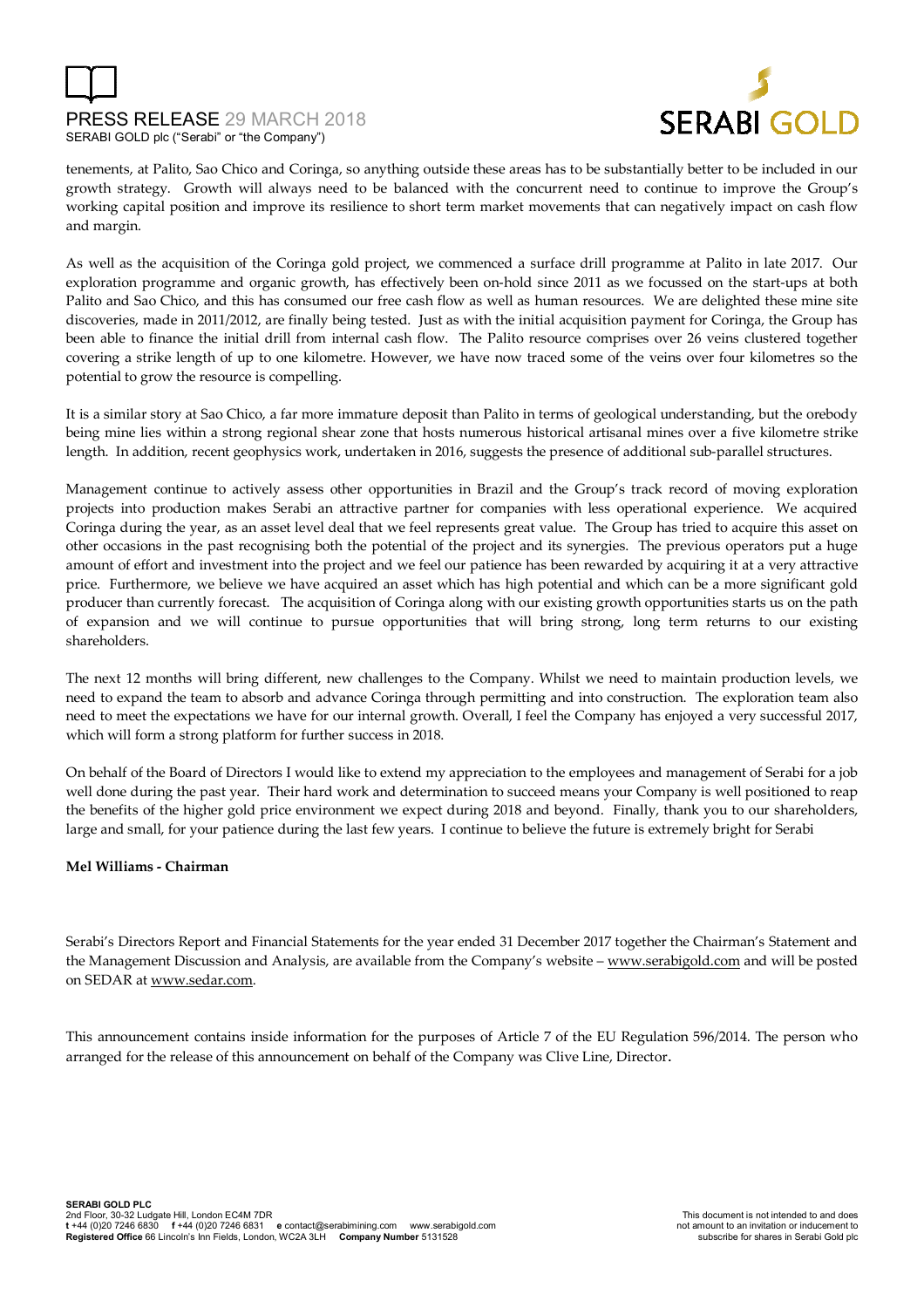



## **Enquiries**

**SERABI GOLD plc** 

**Michael Hodgson t +44 (0)20 7246 6830**<br>Chief Executive **m** +44 (0)7799 473621 m +44 (0)7799 473621

**Clive Line** t +44 (0)20 7246 6830<br>
Finance Director **m** +44 (0)7710 151692 m +44 (0)7710 151692

**e** contact@serabigold.com

www.serabigold.com

#### **BEAUMONT CORNISH Limited**

**Nominated Adviser & Financial Adviser**  Roland Cornish **t** +44 (0)20 7628 3396 Michael Cornish **t** +44 (0)20 7628 3396

#### **PEEL HUNT LLP**

**UK Broker**

**Blytheweigh UK Financial PR** 

Ross Allister **t** +44 (0)20 7418 8900 James Bavister **t** +44 (0)20 7418 8900

Tim Blythe **t** +44 (0)20 7138 3204 Camilla Horsfall **t** +44 (0)20 7138 32

Copies of this announcement are available from the Company's website at www.serabigold.com.

Neither the Toronto Stock Exchange, nor any other securities regulatory authority, has approved or disapproved of the contents of this announcement.

The following information, comprising, the Income Statement, the Group Balance Sheet, Group Statement of Changes in Shareholders' Equity, and Group Cash Flow, is extracted from these financial statements.

The Company will, in compliance with Canadian regulatory requirements, post its Management Discussion and Analysis for the year ended 31 December 2017 and its Annual Information Form on SEDAR at www.sedar.com. These documents will also available from the Company's website – www.serabigold.com.

#### **Annual Report**

The Annual Report has been published by the Company on its website at www.serabigold.com and printed copies are expected to be available by 15 May 2018. Additional copies will be available to the public, free of charge, from the Company's offices at 2 nd floor, 30 – 32 Ludgate Hill, London, EC4M 7DR and will be available to download from the Company's website at www.serabigold.com.

The data included in the selected annual information table below is taken from the Company's annual audited financial statements for the year ended 31 December 2017, which were prepared in accordance with International Financial Reporting Standards in force at the reporting date and their interpretations issued by the International Accounting Standards Board ("IASB") and adopted for use within the European Union (IFRS) and with IFRS and their interpretations issued by the IASB. There are no material differences on application to the Group. The consolidated financial statements have also been prepared in accordance with those parts of the Companies Act 2006 applicable to companies reporting under IFRS.

The audited financial statements for the year ended 31 December 2017 will be presented to shareholders for adoption at the Company's next Annual General Meeting and filed with the Registrar of Companies.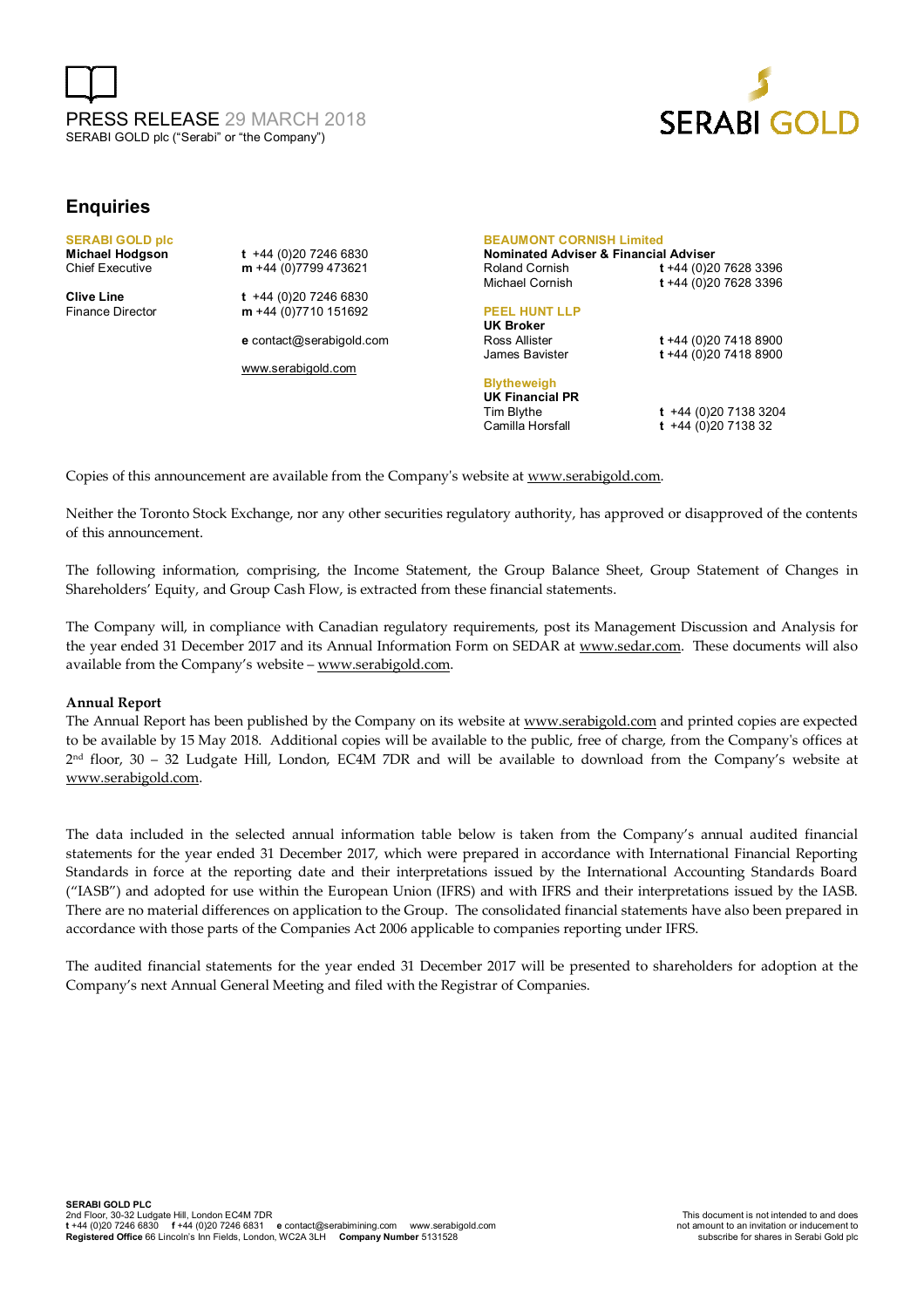



#### **Statement of Comprehensive Income**

For the year ended 31 December 2017

|                                                                            |       | Group          |               |  |
|----------------------------------------------------------------------------|-------|----------------|---------------|--|
|                                                                            |       | For the year   | For the year  |  |
|                                                                            |       | ended 31       | ended 31      |  |
|                                                                            |       | December 2017  | December 2016 |  |
|                                                                            | Notes | US\$           | US\$          |  |
| <b>CONTINUING OPERATIONS</b>                                               |       |                |               |  |
| Revenue                                                                    |       | 48,449,868     | 52,593,751    |  |
| Cost of sales                                                              |       | (32,015,498)   | (32,906,426)  |  |
| Provision for impairment of inventory                                      |       | (950,000)      |               |  |
| Depreciation and amortisation charges                                      |       | (10, 465, 283) | (8,384,738)   |  |
| <b>Gross profit</b>                                                        |       | 5,019,087      | 11,302,587    |  |
| Administration expenses                                                    |       | (5,500,275)    | (4,962,524)   |  |
| Share-based payments                                                       |       | (381, 362)     | (350, 899)    |  |
| Gain on disposal of fixed asset                                            |       | 170,591        | 34,742        |  |
| <b>Operating (loss) / profit</b>                                           |       | (691, 959)     | 6,023,906     |  |
| Foreign exchange loss                                                      |       | (214, 488)     | (236, 619)    |  |
| Finance expense                                                            |       | (839, 191)     | (3,917,681)   |  |
| Finance income                                                             |       | 135            | 573           |  |
| (Loss) / profit before taxation                                            |       | (1,745,503)    | 1,870,179     |  |
| Income tax (expense) / benefit                                             |       | (652, 400)     | 2,560,113     |  |
| $(Loss)$ / profit for the period from continuing operations <sup>(1)</sup> |       | (2,397,903)    | 4,430,292     |  |
|                                                                            |       |                |               |  |
| Other comprehensive income (net of tax)                                    |       |                |               |  |
| Items that may be reclassified subsequently to profit or loss              |       |                |               |  |
| Exchange differences on translating foreign operations                     |       | (591, 720)     | 8,618,687     |  |
| Total comprehensive profit / (loss) for the period $(1)$                   |       | (2,989,623)    | 13,048,979    |  |
| (Loss) / profit per ordinary share (basic)                                 | 4     | (0.34c)        | 0.66c         |  |
| (Loss) / profit per ordinary share (diluted)                               | 4     | (0.34c)        | 0.61c         |  |

(1) The Group has no non-controlling interests and all losses are attributable to the equity holders of the parent company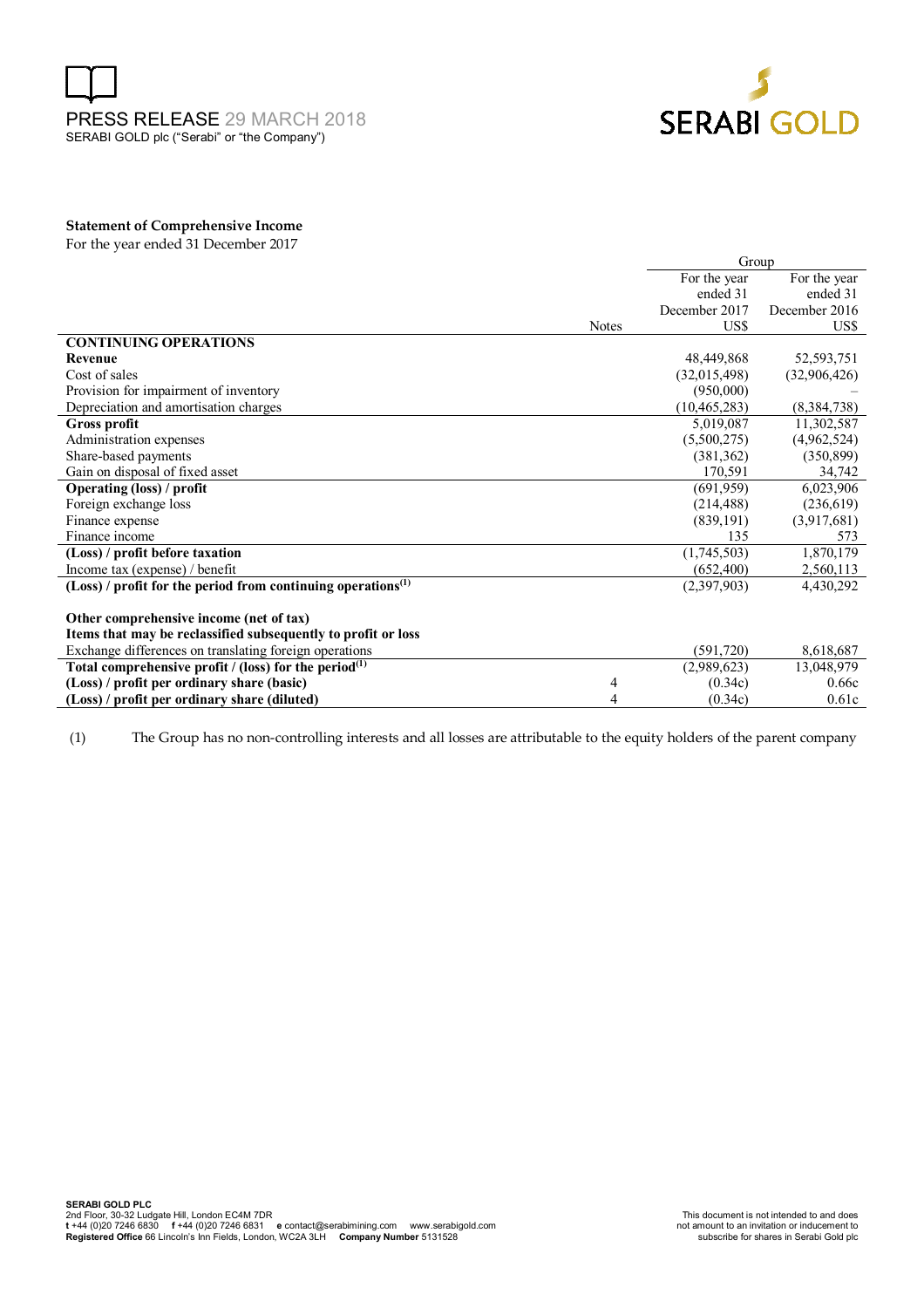



#### **Balance Sheet as at 31 December 2017**

|                                              | Group          |              |  |
|----------------------------------------------|----------------|--------------|--|
|                                              | 2017           | 2016         |  |
|                                              | US\$           | US\$         |  |
| <b>Non-current assets</b>                    |                |              |  |
| Deferred exploration costs                   | 23,898,819     | 9,990,789    |  |
| Property, plant and equipment                | 48,980,381     | 45,396,140   |  |
| Taxes receivable                             | 1,474,062      |              |  |
| Deferred taxation                            | 2,939,634      | 3,253,630    |  |
| <b>Total non-current assets</b>              | 77,292,896     | 58,640,559   |  |
| <b>Current assets</b>                        |                |              |  |
| Inventories                                  | 6,934,438      | 8,110,373    |  |
| Trade and other receivables                  | 1,277,142      | 1,233,049    |  |
| Prepayments                                  | 3,237,412      | 3,696,550    |  |
| Cash and cash equivalents                    | 4,093,866      | 4,160,923    |  |
| <b>Total current assets</b>                  | 15,542,858     | 17,200,895   |  |
| <b>Current liabilities</b>                   |                |              |  |
| Trade and other payables                     | 5,347,964      | 4,722,139    |  |
| Interest-bearing liabilities                 | 2,845,712      | 2,964,057    |  |
| Acquisition payments outstanding             | 5,000,000      |              |  |
| Derivative financial liabilities             | 709,255        |              |  |
| Accruals                                     | 614,198        | 635,446      |  |
| <b>Total current liabilities</b>             | 14,517,129     | 8,321,642    |  |
| Net current assets                           | 1.025.729      | 8.879.253    |  |
| <b>Total assets less current liabilities</b> | 78,318,625     | 67,519,812   |  |
| <b>Non-current liabilities</b>               |                |              |  |
| Trade and other payables                     | 2,753,409      | 2,211,078    |  |
| Provisions                                   | 2,047,131      | 1,851,963    |  |
| Acquisition payments outstanding             | 9,997,961      |              |  |
| Interest-bearing liabilities                 | 2,749,412      | 77,798       |  |
| <b>Total non-current liabilities</b>         | 17,547,913     | 4,140,839    |  |
| <b>Net assets</b>                            | 60,770,712     | 63,378,973   |  |
|                                              |                |              |  |
|                                              |                |              |  |
| <b>Equity</b>                                |                |              |  |
| Share capital                                | 5,540,960      | 5,540,960    |  |
| Share premium reserve                        | 1,722,222      | 1,722,222    |  |
| Option reserve                               | 1,425,024      | 1,338,652    |  |
| Other reserves                               | 4,015,369      | 3,051,862    |  |
| Translation reserve                          | (31, 199, 568) | (30,607,848) |  |
| Retained surplus                             | 79,266,705     | 82,333,125   |  |
| Fauity shareholders' funds attributable to   |                |              |  |

**Equity shareholders' funds attributable to owners of the parent** 60,770,712 63,378,973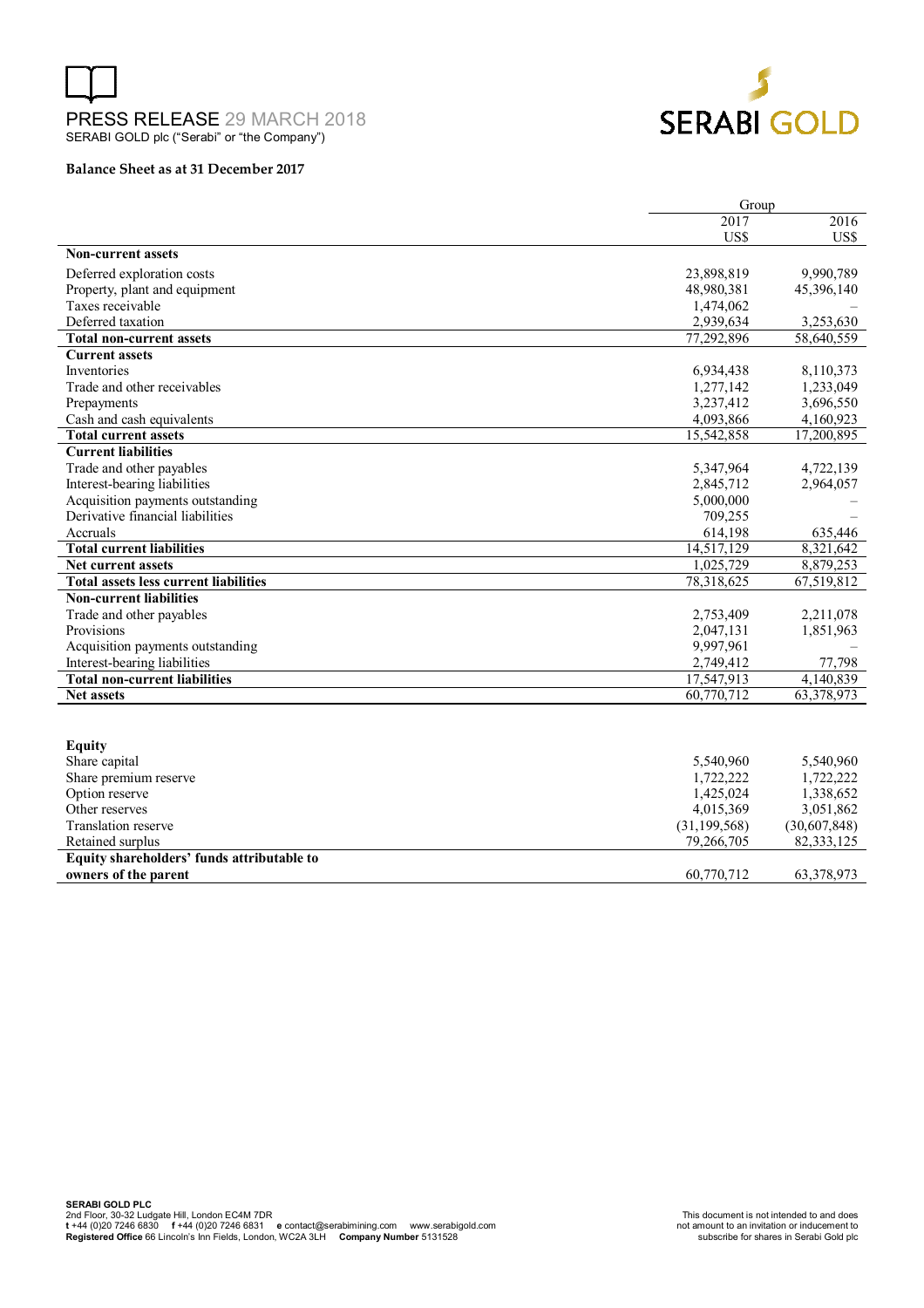



## **Statements of Changes in Shareholders' Equity**

For the year ended 31 December 2017

|                              |           |           |             |                          |                | (Accumulated |              |
|------------------------------|-----------|-----------|-------------|--------------------------|----------------|--------------|--------------|
|                              |           |           | Share       |                          |                | losses) /    |              |
|                              | Share     | Share     | option      | Other                    | Translation    | retained     |              |
| Group                        | capital   | premium   | reserve     | reserves                 | reserve        | surplus      | Total equity |
|                              | US\$      | US\$      | US\$        | US\$                     | US\$           | US\$         | US\$         |
| <b>Equity shareholders'</b>  |           |           |             |                          |                |              |              |
| funds at 31 December<br>2015 | 5,263,182 |           | 2,747,415   | 450,262                  | (39, 226, 535) | 77,549,321   | 46,783,645   |
| Foreign currency             |           |           |             |                          | 8,618,687      |              | 8,618,687    |
| adjustments                  |           |           |             |                          |                |              |              |
| Profit for year              |           |           |             |                          |                | 4,430,292    | 4,430,292    |
| Total comprehensive loss     |           |           |             |                          | 8,618,687      | 4,430,292    | 13,048,979   |
| for the year                 |           |           |             |                          |                |              |              |
| Transfer to taxation reserve |           |           |             | 2,690,401                |                | (2,690,401)  |              |
| Release of fair value        |           |           |             |                          |                |              |              |
| provision on convertible     |           |           |             |                          |                | 1,195,450    | 1,195,450    |
| loan                         |           |           |             |                          |                |              |              |
| Warrants lapsed              |           |           |             | (88, 801)                |                | 88,801       |              |
| Shares issued in period      | 277,778   | 1,722,222 |             |                          |                |              | 2,000,000    |
| Share options lapsed in      |           |           | (1,759,662) |                          |                | 1,759,662    |              |
| period                       |           |           |             |                          |                |              |              |
| Share option expense         |           |           | 350,899     |                          |                |              | 350,899      |
| <b>Equity shareholders'</b>  |           |           |             |                          |                |              |              |
| funds at 31 December         | 5,540,960 | 1,722,222 | 1,338,652   | 3,051,862                | (30,607,848)   | 82, 333, 125 | 63,378,973   |
| 2016                         |           |           |             |                          |                |              |              |
| Foreign currency             |           |           |             |                          | (591, 720)     |              | (591, 720)   |
| adjustments                  |           |           |             |                          |                |              |              |
| Loss for year                |           |           |             |                          |                | (2,397,903)  | (2,397,903)  |
| Total comprehensive          |           |           |             | $\overline{\phantom{0}}$ | (591, 720)     | (2,397,903)  | (2,989,623)  |
| income for the year          |           |           |             |                          |                |              |              |
| Transfer to taxation reserve |           |           |             | 963,507                  |                | (963, 507)   |              |
| Share options lapsed in      |           |           | (294,990)   |                          |                | 294,990      |              |
| period                       |           |           |             |                          |                |              |              |
| Share option expense         |           |           | 381,362     |                          |                |              | 381,3620     |
| Equity shareholders'         |           |           |             |                          |                |              |              |
| funds at 31 December<br>2017 | 5,540,960 | 1,722,222 | 1,425,024   | 4,015,369                | (31, 199, 568) | 79,266,705   | 60,770,712   |

Other reserves comprise a merger reserve of US\$361,461 and a taxation reserve of US\$3,653,908 (2016: merger reserve of US\$361,461 and taxation reserve of US\$2,690,401).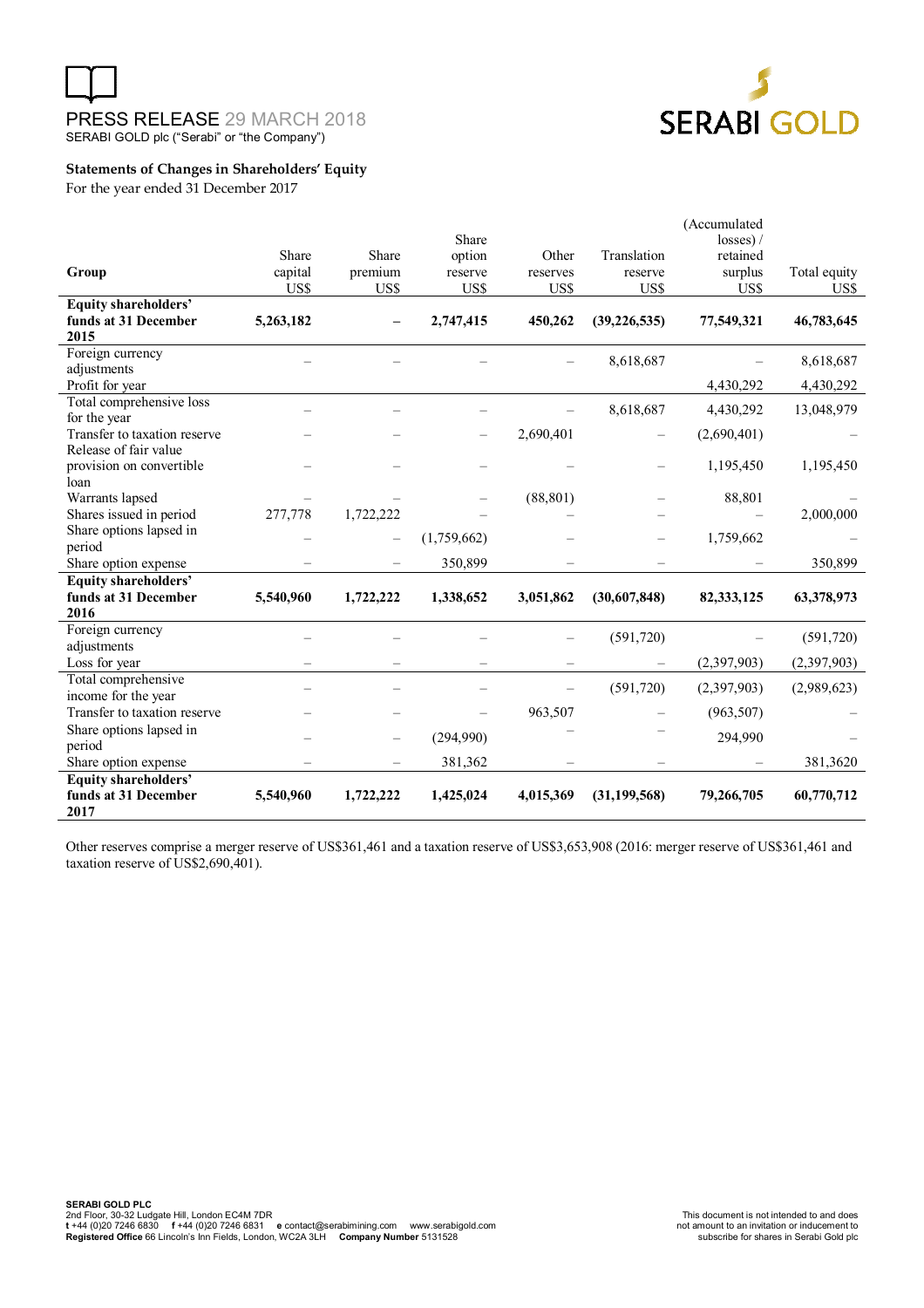

### **Cash Flow Statements**

For the year ended 31 December 2017

|                                                                                     | Group          |                          |  |
|-------------------------------------------------------------------------------------|----------------|--------------------------|--|
|                                                                                     | For the        | For the                  |  |
|                                                                                     | year ended     | year ended               |  |
|                                                                                     | 31 December    | 31 December              |  |
|                                                                                     | 2017           | 2016                     |  |
|                                                                                     | US\$           | US\$                     |  |
| Cash outflows from operating activities                                             |                |                          |  |
| Operating profit / (loss)                                                           | (2,397,903)    | 4,430,292                |  |
| Net financial expense                                                               | 1,053,544      | 4,153,727                |  |
| Depreciation - plant, equipment and mining properties                               | 10,465,283     | 8,384,738                |  |
| Provision for impairment of inventory                                               | 950,000        |                          |  |
| Other provisions                                                                    | 156,404        |                          |  |
| Taxation (benefit) / expense                                                        | 652,400        | (2,560,113)              |  |
| Share-based payments                                                                | 381,362        | 350,899                  |  |
| Interest paid                                                                       | (747, 072)     | (2,049,900)              |  |
| Foreign exchange                                                                    | (178, 753)     | (1,045,460)              |  |
| Finance charges                                                                     |                | (37,500)                 |  |
| Changes in working capital                                                          |                |                          |  |
| (Increase) / decrease in inventories                                                | (287, 898)     | 153,314                  |  |
| (Increase) / decrease in receivables, prepayments and                               | (1,968,858)    | 4,177,110                |  |
| accrued income                                                                      |                |                          |  |
| Increase / (decrease) in payables, accruals and provisions                          | 165,249        | 195,845                  |  |
| Increase / (decrease) in short term intercompany payables                           |                |                          |  |
| Net cash flow from operations                                                       | 8,243,758      | 16,152,952               |  |
|                                                                                     |                |                          |  |
| <b>Investing activities</b>                                                         |                |                          |  |
| Acquisition of subsidiary net of cash acquired                                      | (4,994,665)    |                          |  |
| Purchase of property, plant, equipment and projects in                              | (2,144,753)    | (3,042,043)              |  |
| construction                                                                        |                |                          |  |
| Mine development expenditure                                                        | (4,362,192)    | (2,366,486)              |  |
| Geological exploration expenditure                                                  | (2,487)        | (525, 444)               |  |
| Proceeds from sale of assets                                                        | 214,566        | 34,742                   |  |
| Interest received and other finance income                                          | 135            | 573                      |  |
| Net cash outflow on investing activities                                            | (11, 289, 396) | (5,898,658)              |  |
|                                                                                     |                |                          |  |
| <b>Financing activities</b>                                                         |                |                          |  |
| Convertible loan received and subsequent conversion to                              |                | 2,000,000                |  |
| ordinary shares                                                                     |                |                          |  |
| Draw-down of short-term loan facility                                               | 3,628,511      |                          |  |
| Repayment of short term secured loan                                                |                | (3,111,111)              |  |
| Receipt from repayment of intercompany loan<br>Payment of finance lease liabilities | (644, 340)     |                          |  |
|                                                                                     |                | (755, 858)<br>15,146,817 |  |
| Receipts for short term trade finance<br>Repayment of short term trade finance      |                | (21, 384, 139)           |  |
|                                                                                     |                |                          |  |
| Net cash (outflow) / inflow from financing activities                               | 2,984,171      | (8, 104, 291)            |  |
| Net (decrease) / increase in cash and cash equivalents                              | (61, 467)      | 2,150,003                |  |
| Cash and cash equivalents at beginning of period                                    | 4,160,923      | 2,191,759                |  |
| <b>Exchange difference on cash</b>                                                  | (5,590)        | (180, 839)               |  |
| Cash and cash equivalents at end of period                                          | 4,093,866      | 4,160,923                |  |
|                                                                                     |                |                          |  |

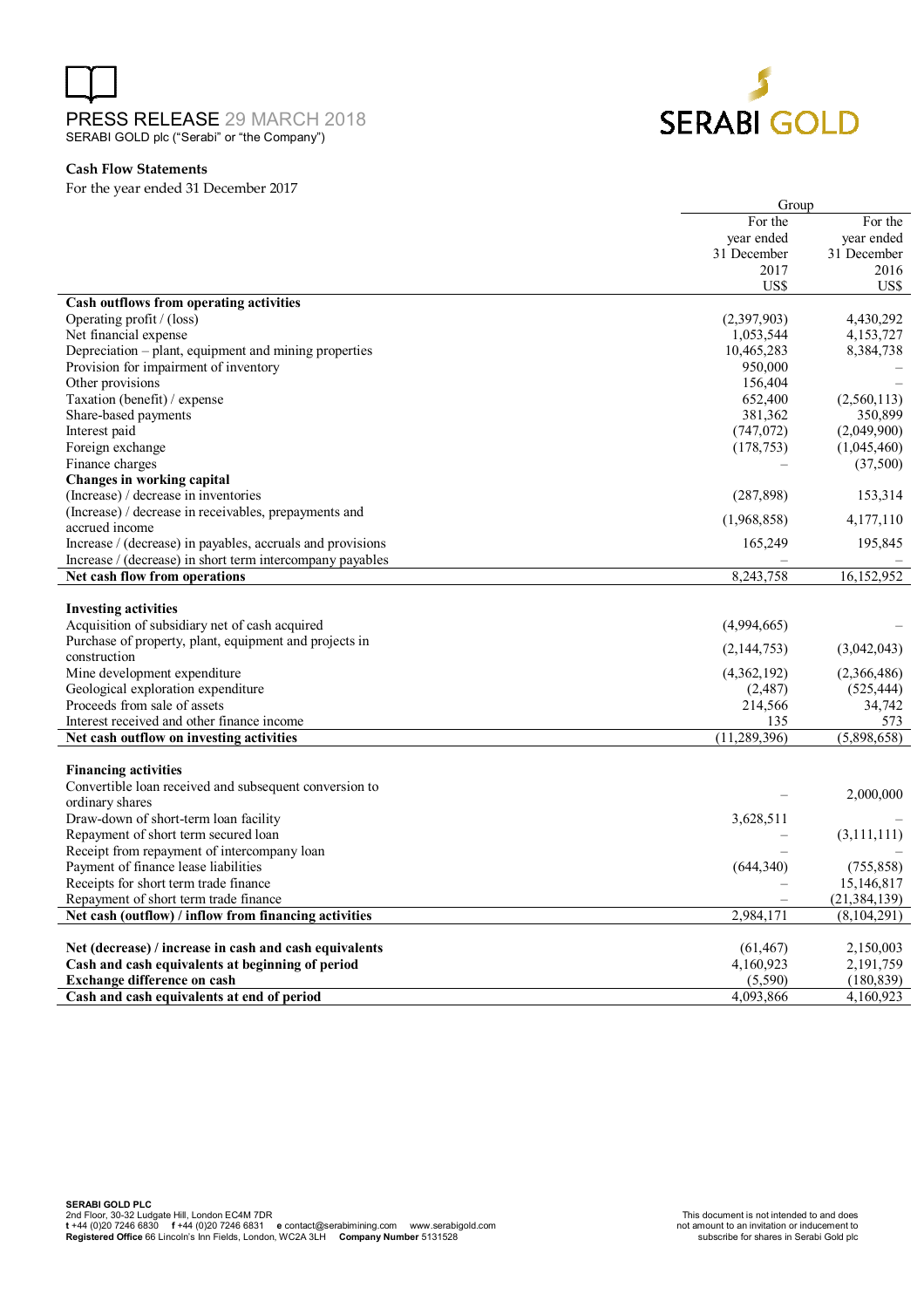



### **Notes**

## **1. General Information**

The financial information set out above for the years ended 31 December 2017 and 31 December 2016 does not constitute statutory accounts as defined in Section 434 of the Companies Act 2006,,but is derived from those accounts. Whilst the financial information included in this announcement has been compiled in accordance with International Financial Reporting Standards ("IFRS") this announcement itself does not contain sufficient financial information to comply with IFRS. A copy of the statutory accounts for 2016 has been delivered to the Registrar of Companies and those for 2017 will be delivered to the Registrar of Companies following approval by shareholders at the Annual General Meeting. The full audited financial statements for the years end 31 December 2017 and 31 December 2016 comply with IFRS.

### **2. Auditor's Opinion**

The auditor has issued an unqualified opinion in respect of the financial statements for both 2016 and 2017 which do not contain any statements under the Companies Act 2006, Section 498(2) or Section 498(3).

### **3. Basis of Preparation**

The financial statements have been prepared in accordance with International Financial Reporting Standards ("IFRS") in force at the reporting date and their interpretations issued by the International Accounting Standards Board ("IASB") as adopted for use within the European Union and with IFRS and their interpretations issued by the IASB. The consolidated financial statements have also been prepared in accordance with those parts of the Companies Act 2006 applicable to companies reporting under IFRS.

At the date of authorisation of the financial statements, the following standards and relevant interpretations, which have not been applied in these financial statements, were in issue but not yet effective (and some of which were pending endorsement by the EU):

lFRS 9 Financial Instruments lFRS 15 Revenue from Contracts IFRS 16 Leases

The only standard that is anticipated to be significant or relevant to the Group is IFRS 9 "Financial Instruments". The new standard will replace existing accounting standards. It is applicable to financial assets and liabilities and will introduce changes to existing accounting concerning classification, measurement and impairment (introducing an expected loss method).

IFRS 15 'Revenue from Contracts with Customers' is not expected to have a material impact on the Group at this stage of the Group's operations. IFRS 16 will require the recognition of an asset and liability with respect to the material operating lease commitments that the group have. Management are currently considering the impact that this will have on the financial statements.

The revenue contracts held by the Group usually contain a single performance criteria that is satisfied at a point in time. The Group will adopt the above standards at the time stipulated by that standard. The Group does not at this time anticipate voluntary early adoption of any of the standards.

### *Going concern and availability of finance*

On 23 March 2018 the Company entered into a Subscription Agreement with Greenstone resources II LP ("Greenstone"), Greenstone has conditionally agreed to subscribe ("the Subscription") for 297,759,419 New Ordinary Shares ("the Subscription Shares") at a price of 3.6 pence per share (the "Subscription Price"). The New Ordinary Shares to be issued pursuant to the Subscription will rank pari passu with the existing Ordinary Shares. Application will be made to the London Stock Exchange for the Subscription Shares to be admitted to trading on AIM ("Admission") and listed for trading on the TSX. Completion of the Subscription and Admission is expected to take place at 8:00 a.m. on or around 12 April 2018.

The Directors anticipate the Group now has access to sufficient funding for its immediate projected needs. The Group expects to have sufficient cash flow from its forecast production to finance its on-going operational requirements, to repay its secured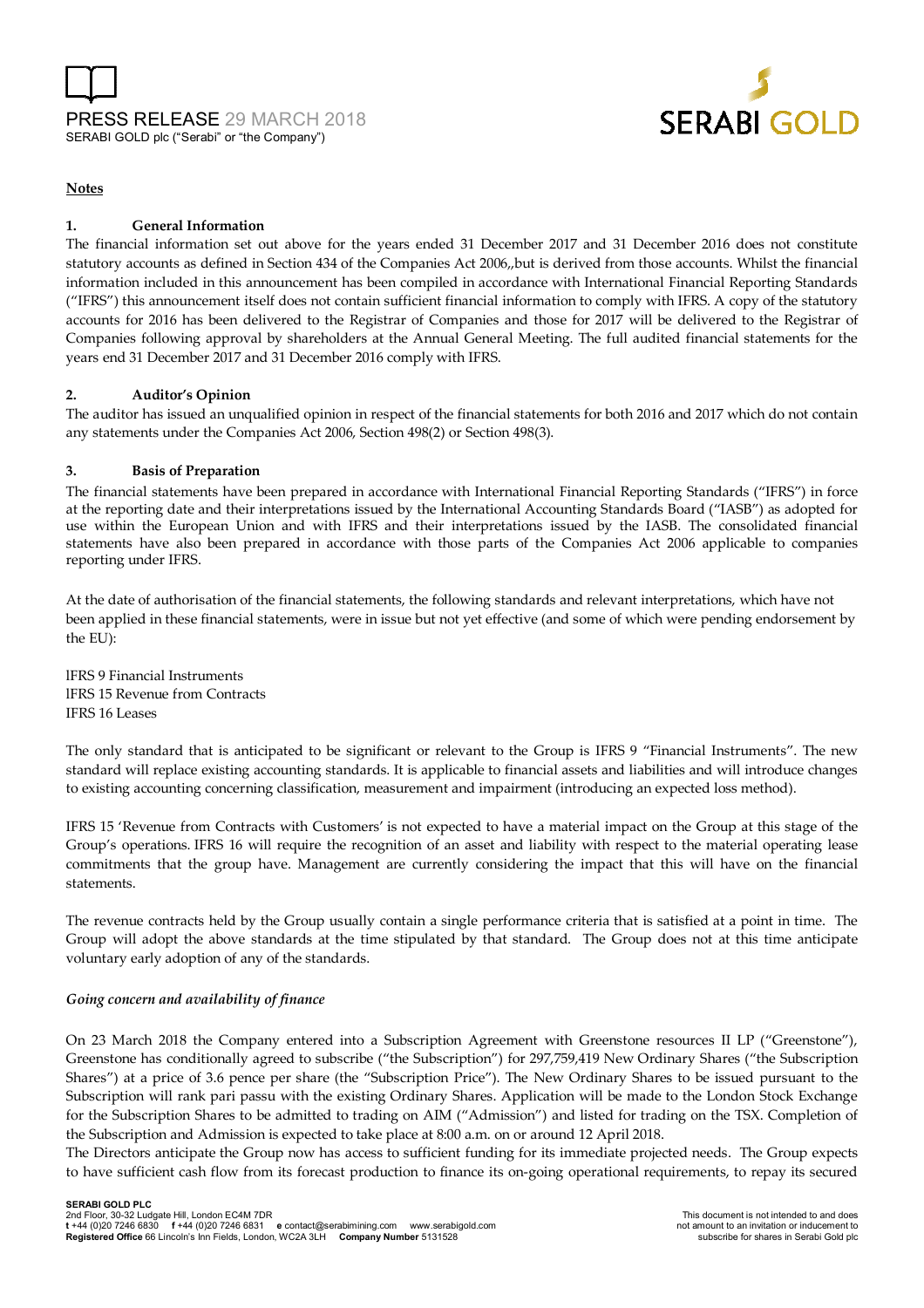



loan facilities and to fund planned exploration and development activity on its other gold properties. However additional funding will be required to bring the newly acquired Coringa gold project into production including the final acquisition payment. The secured loan facility is repayable by 30 June 2020 and at 31 December 2017, the amount outstanding under this facility was US\$4.48 million (2016: US\$1.37 million).

The Directors consider that the Group's operations are performing at the levels that they anticipate but the Group remains a small-scale gold producer. Any unplanned interruption or reduction in gold production, unforeseen reductions in the gold price or appreciation of the Brazilian currency, could adversely affect the level of free cash flow that the Group can generate on a monthly basis. Nonetheless with the proceeds to be received from the Subscription, the Directors consider that they will nonetheless be able to meet its financial obligations as they fall due.

On this basis, the Directors have therefore concluded that it is appropriate to prepare the financial statements on a going concern basis.

#### **4. Earnings per Share**

|                                                              |                    | For the year ended |
|--------------------------------------------------------------|--------------------|--------------------|
|                                                              | For the year ended | 31                 |
|                                                              | 31 December 2017   | December 2016      |
| (Loss) / profit attributable to ordinary shareholders (US\$) | (2,397,903)        | 4,430,292          |
| Weighted average ordinary shares in issue                    | 698,701,772        | 672,502,757        |
| Basic (loss) / profit per share (US cents)                   | (0.343)            | 0.659              |
| Diluted ordinary shares in issue                             | 698,701,772(1)     | 722,412,757(2)     |
| Diluted (loss) / profit per share (US cents)                 | (0.343)            | 0.613              |

(1) As the effect of dilution is to reduce the loss per share, the diluted loss per share is considered to be the same as the basic loss per share.

(2) Assumes exercise of all options and warrants outstanding as of that date.

#### **5. Post balance sheet events**

On 22 January 2018, the Group increased its loan with Sprott by US\$3 million ("The New Loan") and at the same time extended the final repayment period on its existing US\$5 million loan (The Existing Loan") with Sprott by six months from 31 December 2019 to 30 June 2020. The New Loan may be repaid, at the Company's request and with the agreement of Sprott (the "Extension Option") in equal monthly instalments commencing 30 September 2018 with a final payment due 22 months later on 30 June 2020. If the Extension Option is not exercised the New Loan must be repaid in full on 30 September 2018. Notwithstanding the above, both the New Loan and the Existing Loan may be repaid by Serabi in full without penalty at any time.

On 23 March 2018 the Company entered into a Subscription Agreement with Greenstone resources II LP ("Greenstone"), Greenstone has conditionally agreed to subscribe ("the Subscription") for 297,759,419 New Ordinary Shares ("the Subscription Shares") at a price of 3.6 pence per share (the "Subscription Price"). The New Ordinary Shares to be issued pursuant to the Subscription will rank pari passu with the existing Ordinary Shares. Application will be made to the London Stock Exchange for the Subscription Shares to be admitted to trading on AIM ("Admission") and listed for trading on the TSX. Completion of the Subscription and Admission is expected to take place at 8:00 a.m. on or around 12 April 2018.

With these exceptions there has been no item, transaction or event of a material or unusual nature likely, in the opinion of the Directors of the Company, to affect significantly the continuing operation of the entity, the results of these operations, or the state of affairs of the entity in future financial periods.